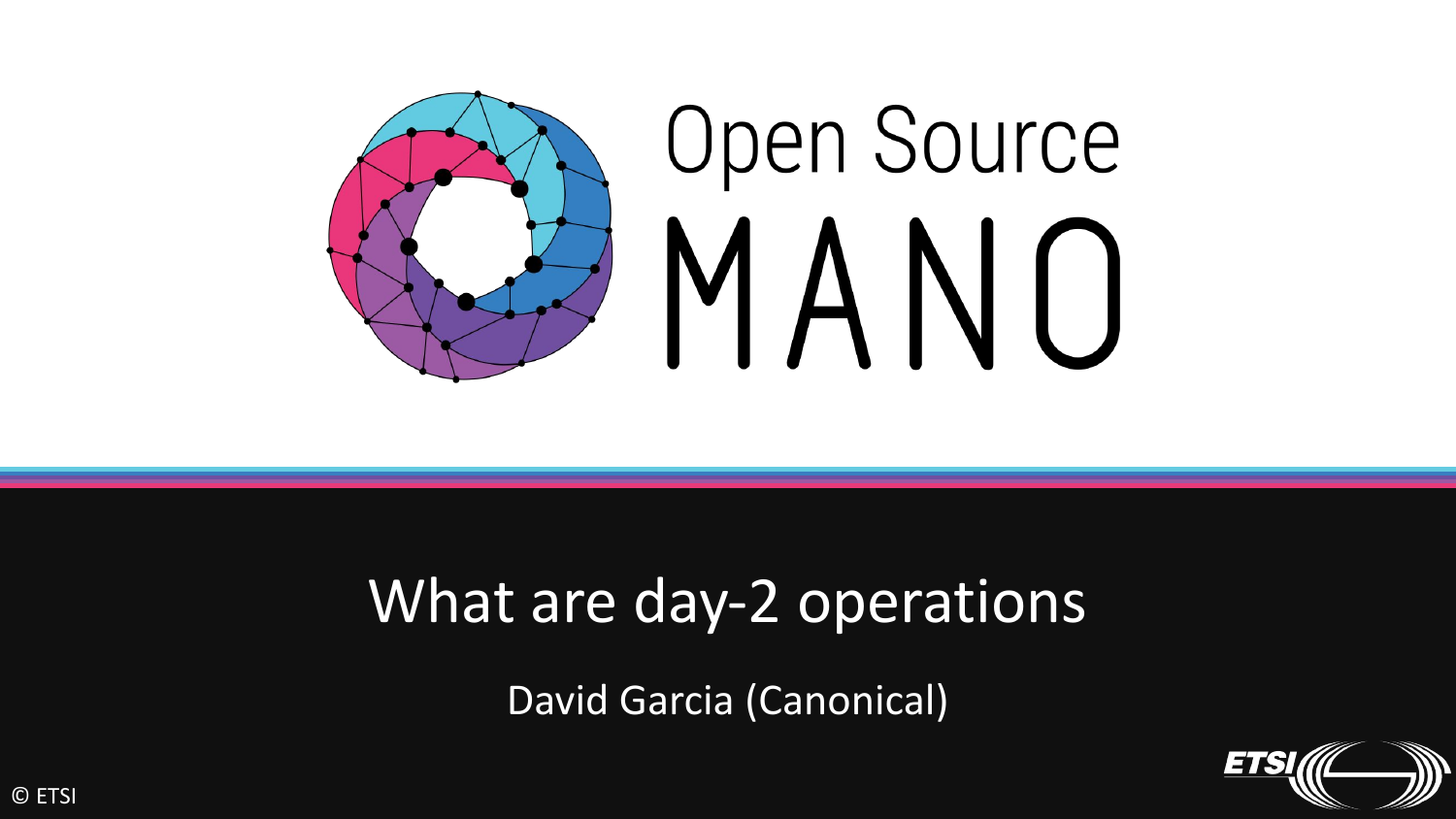



- 1. What are day-2 operations?
- 2. Day-2 operations in OSM
- 3. Charms
	- a. Basics
	- b. K8s
	- c. Actions
	- d. Relations and libraries
	- e. Build
- 4. What's next?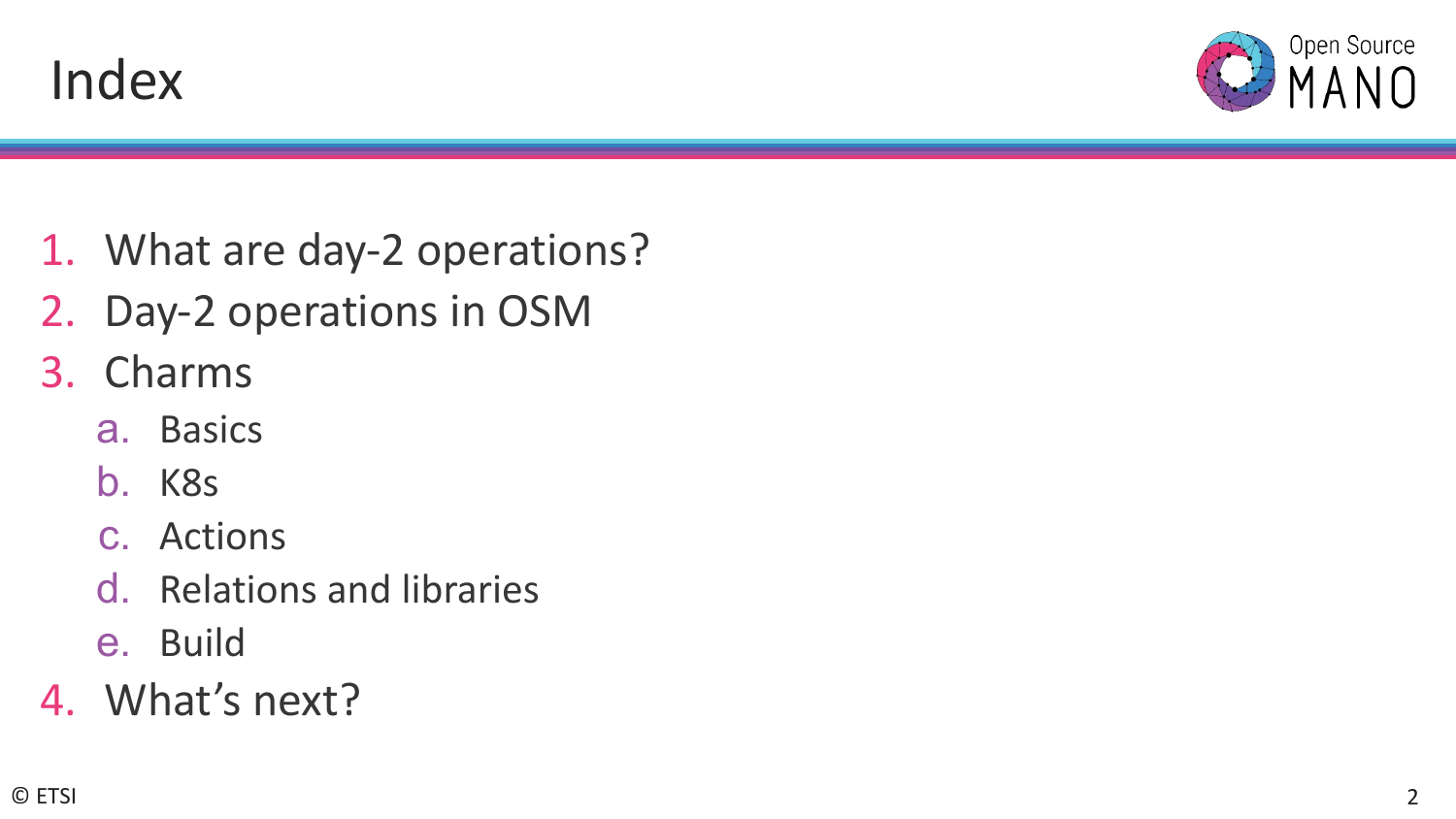## What are day-2 operations?



### Operations:

- Day-0
	- Actions at instantiation time  $\rightarrow$  cloud-init
- Day-1
	- Operations just after instantiating
- Day-2
	- Operations done after instantiating
- Charm operators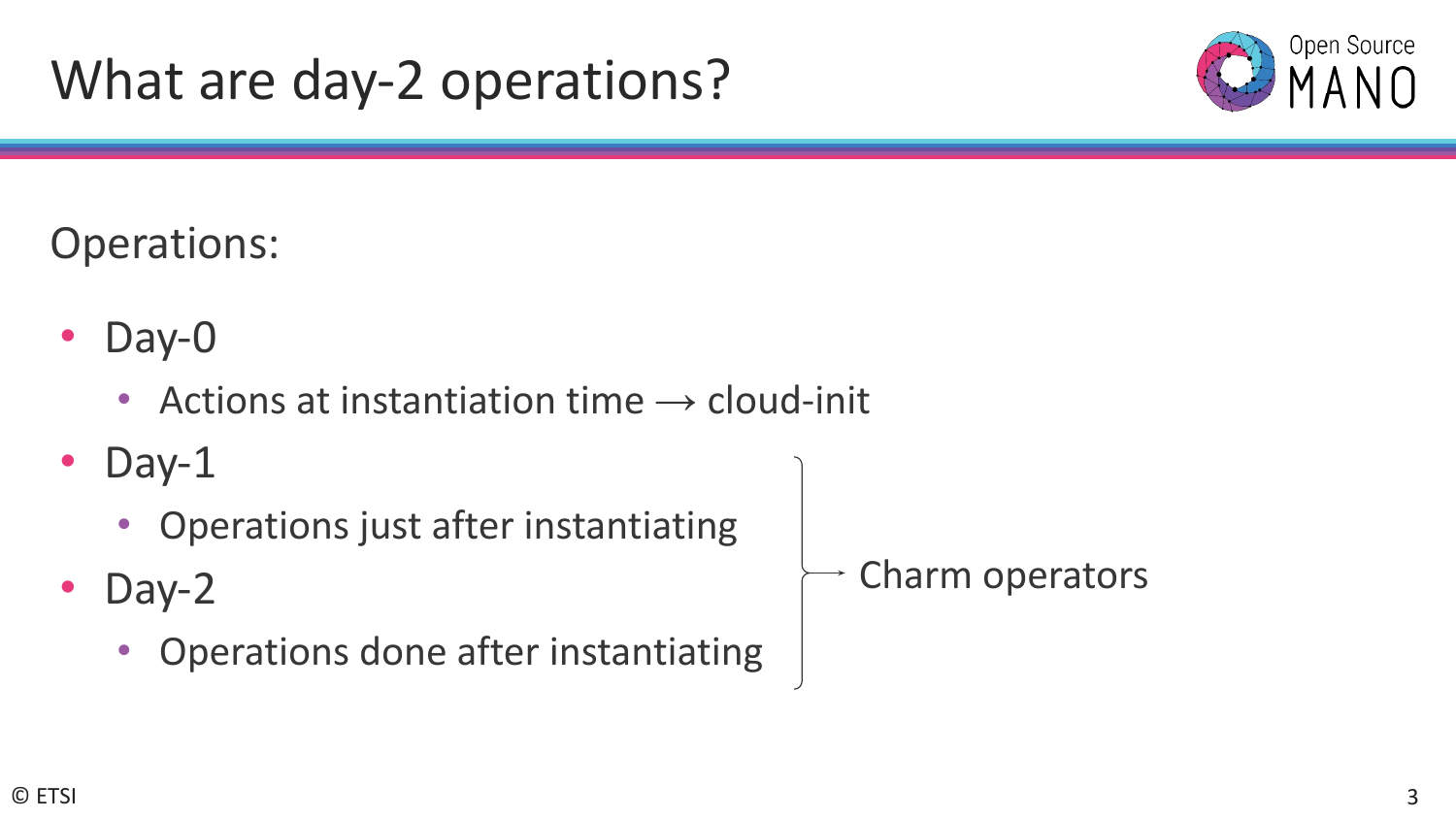## Operator Pattern





Human operator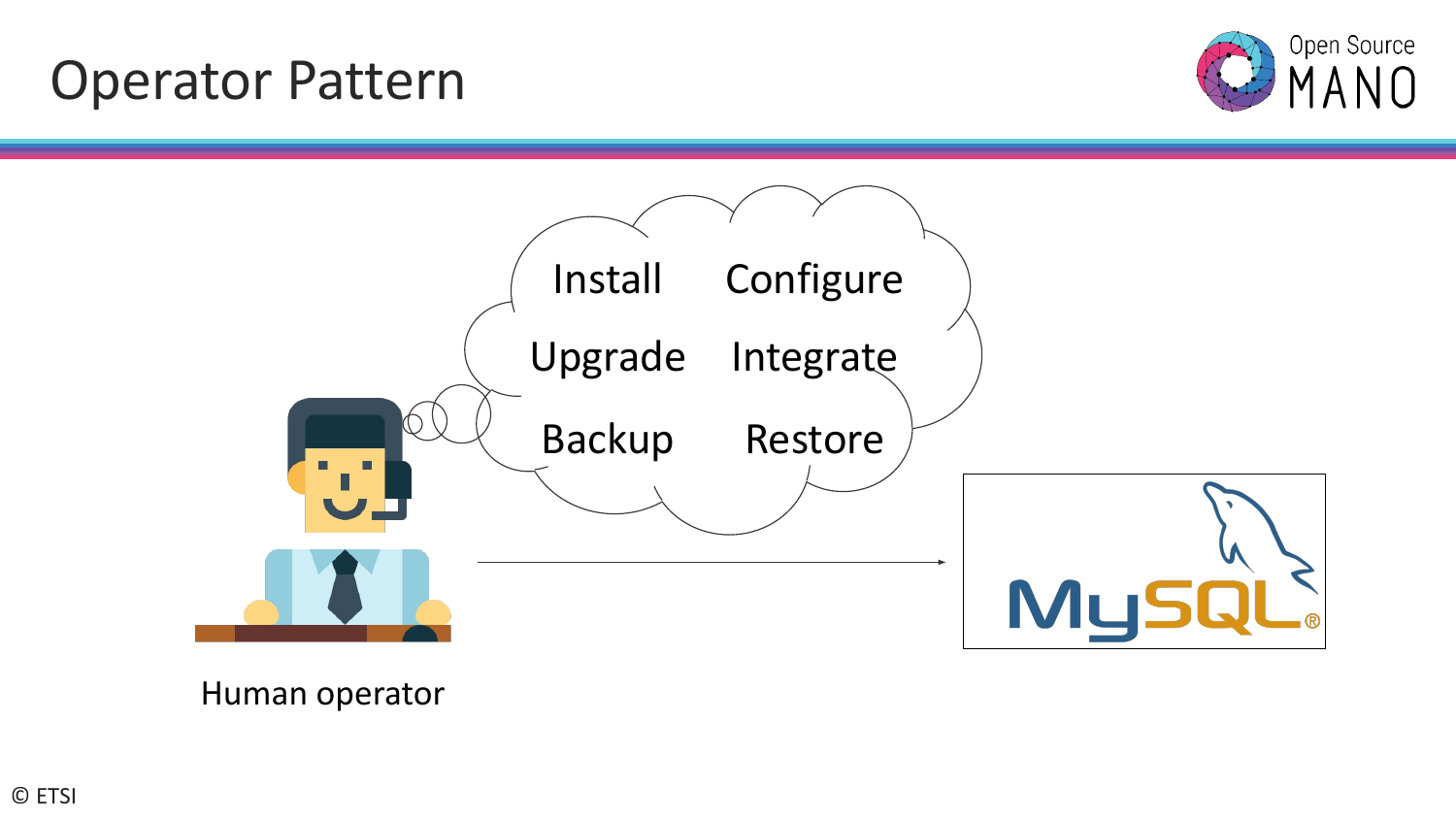## Operator Pattern





Human operator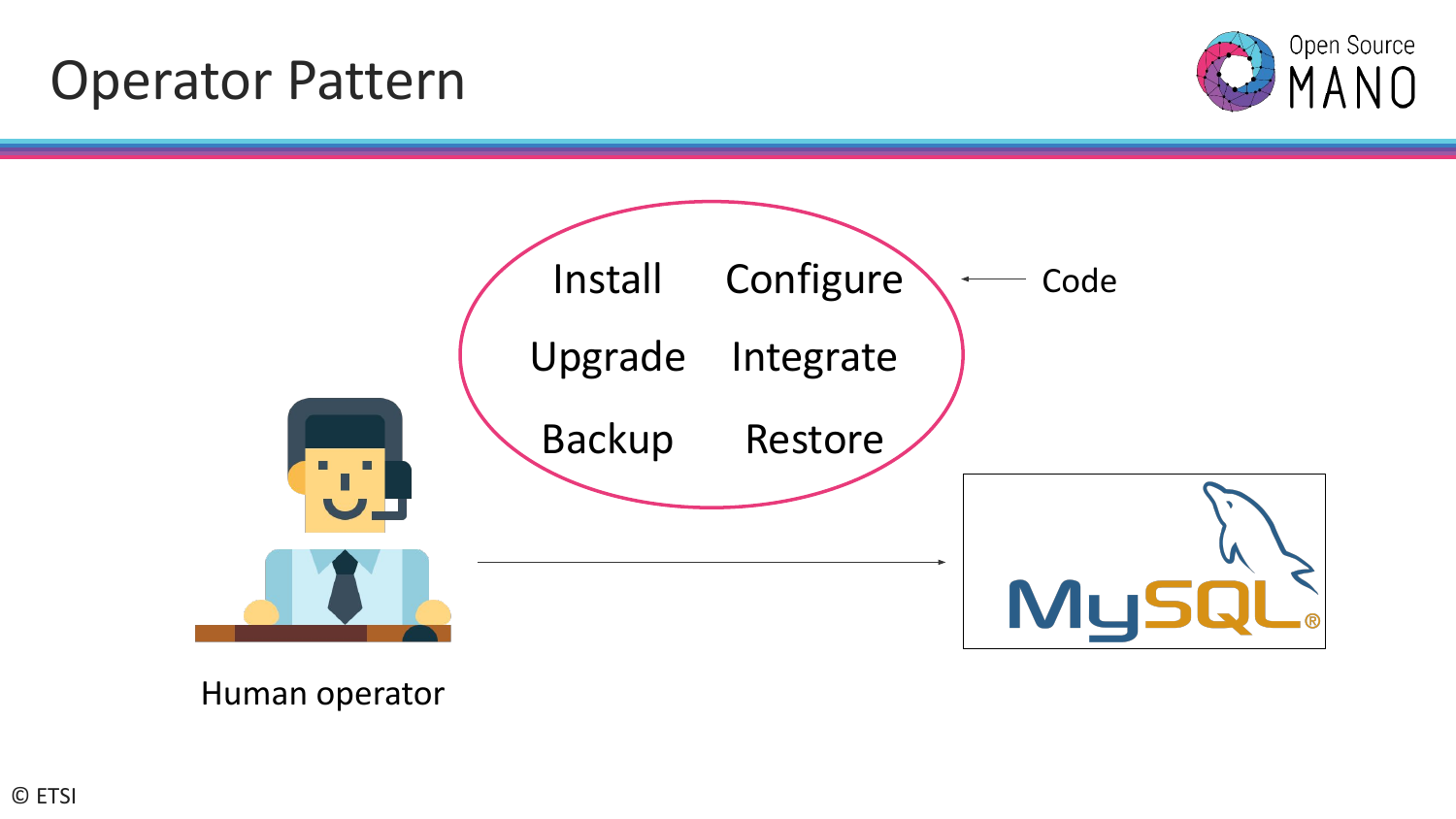## Operator Pattern



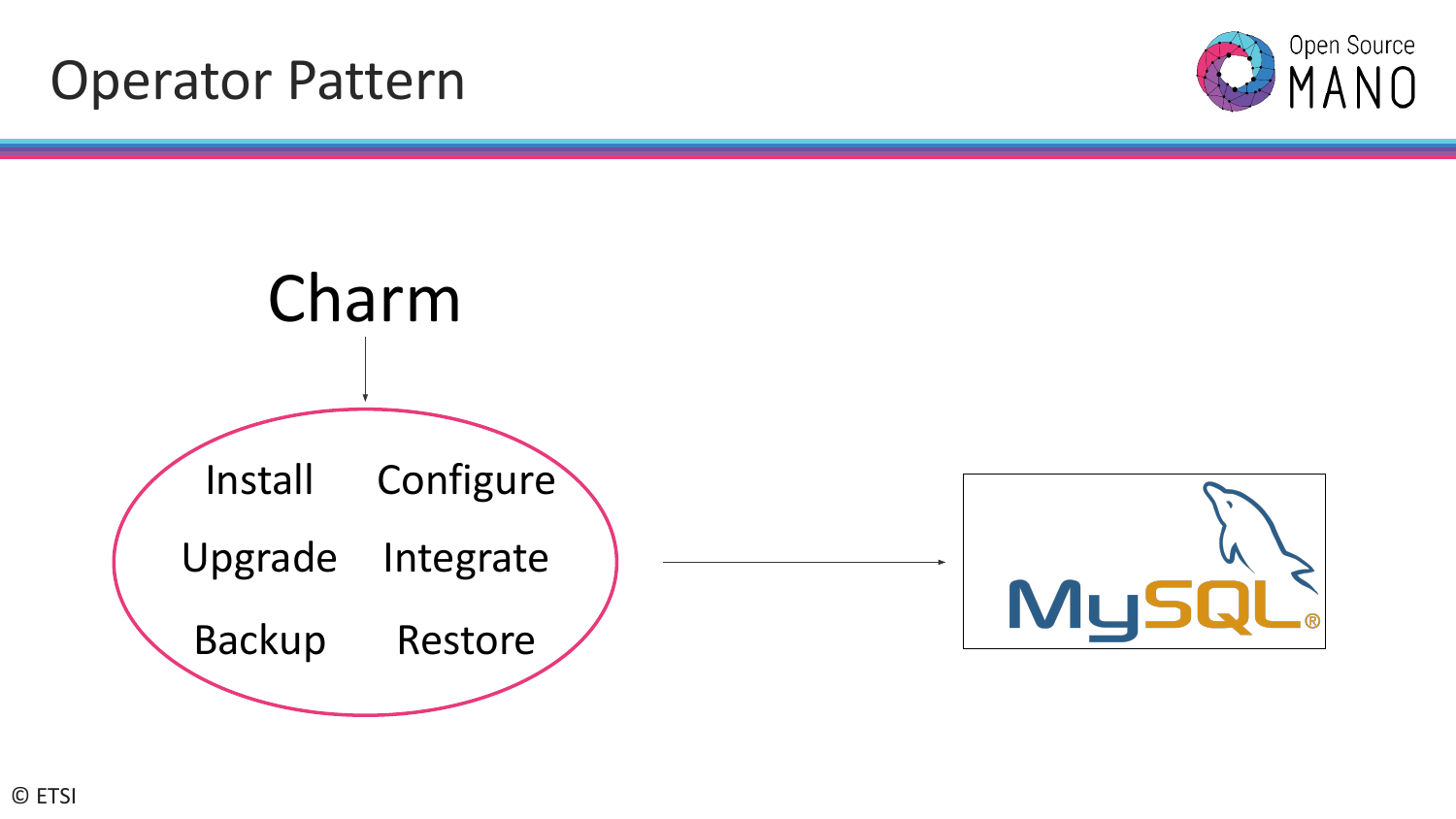## Day-2 operations in OSM



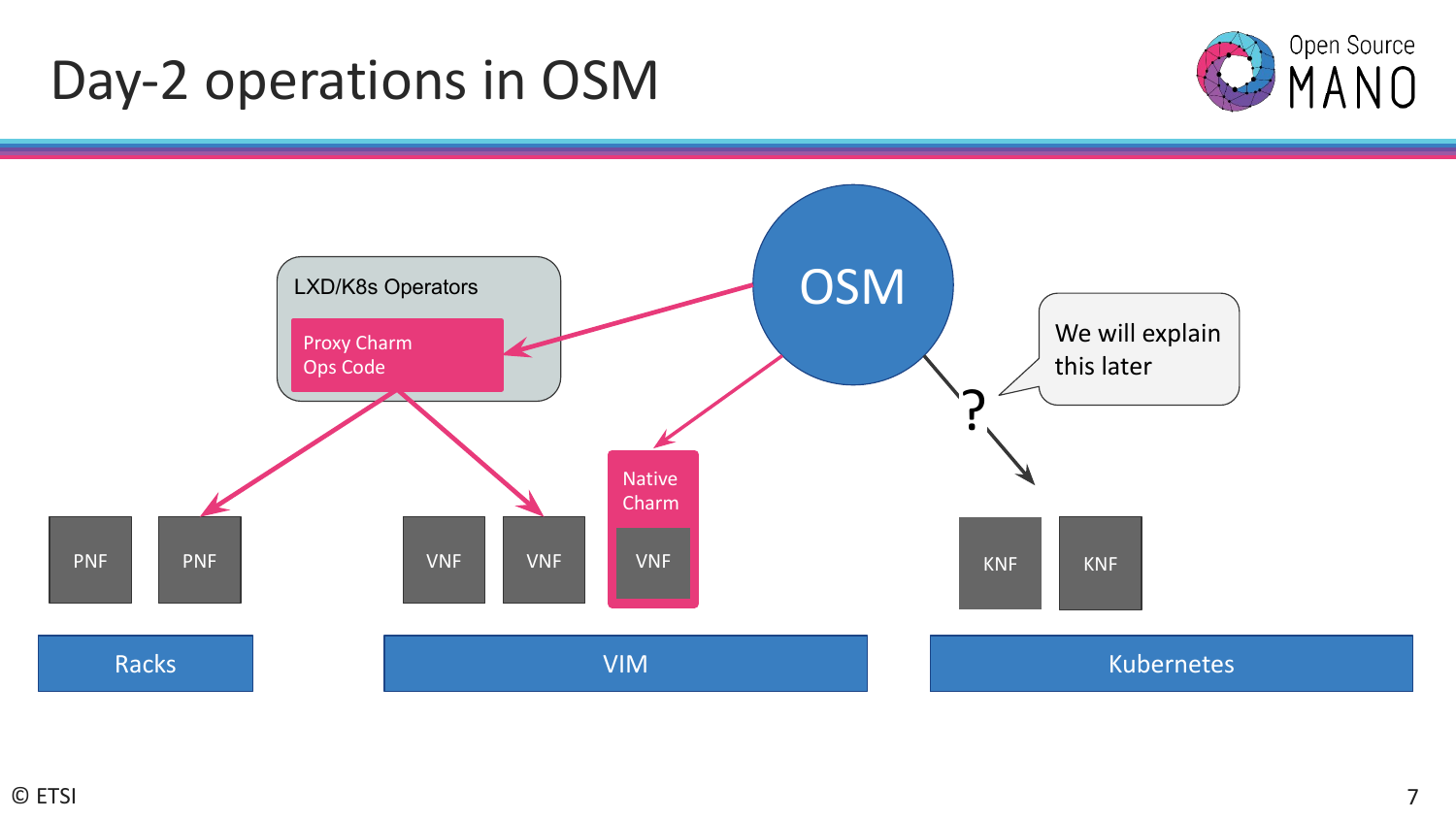## Charm anatomy



### <https://juju.is/docs/sdk/charm-anatomy>

- actions.yaml
- ├── charmcraft.yaml
- config.yaml
- metadata.yaml
- README.md
	- **Src** 
		- L<sub>charm.py</sub>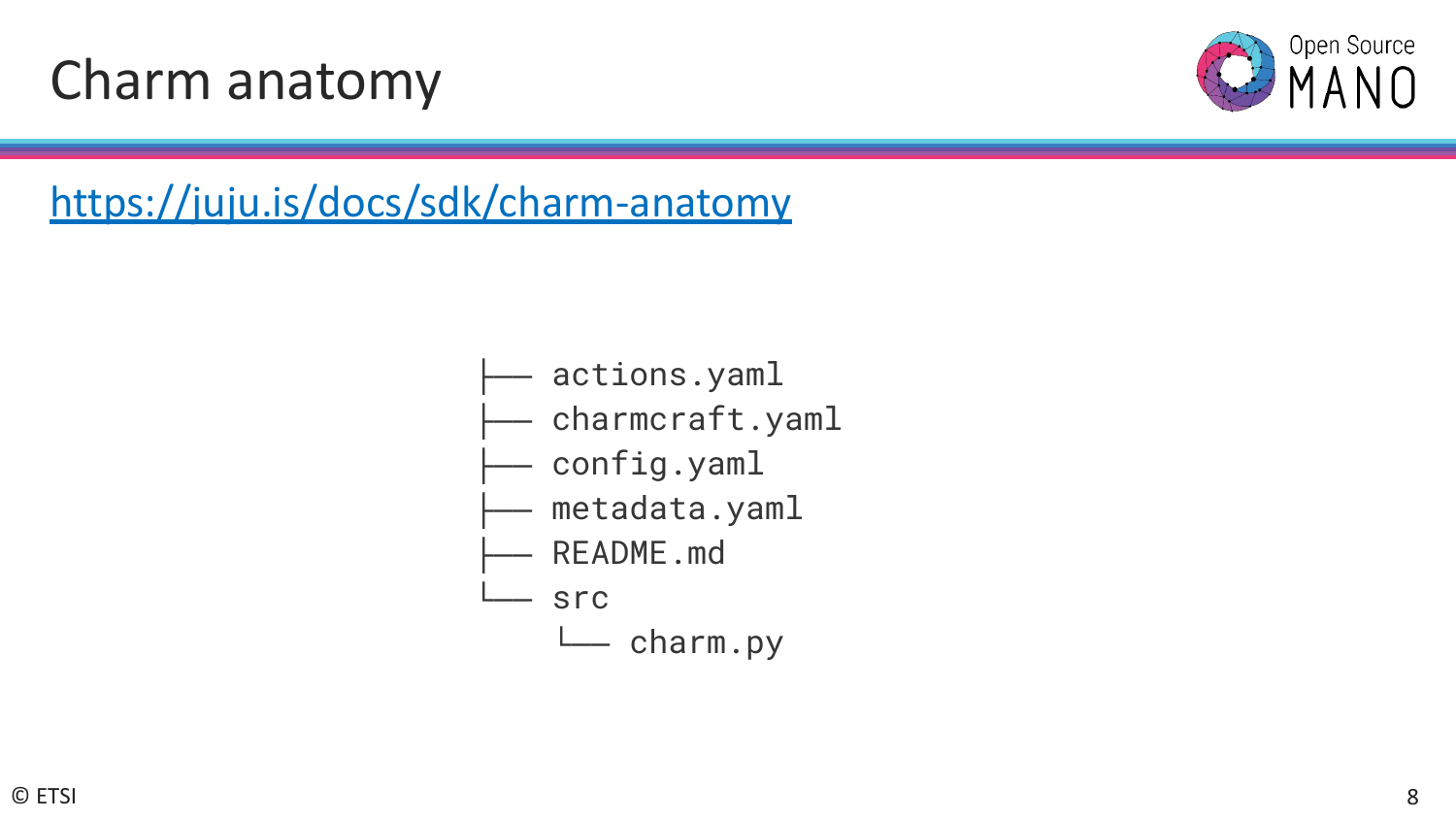### [metadata.yaml](https://discourse.charmhub.io/t/charm-metadata-reference)

- Basic metadata information about the charm
- Endpoints. Used for relations.
	- This is an advanced topic, and it won't be covered in this presentation

```
name: kamailio
display-name: Kamailio SIP Server
description: Kamailio description...
summary: Kamailio charm summary...
```
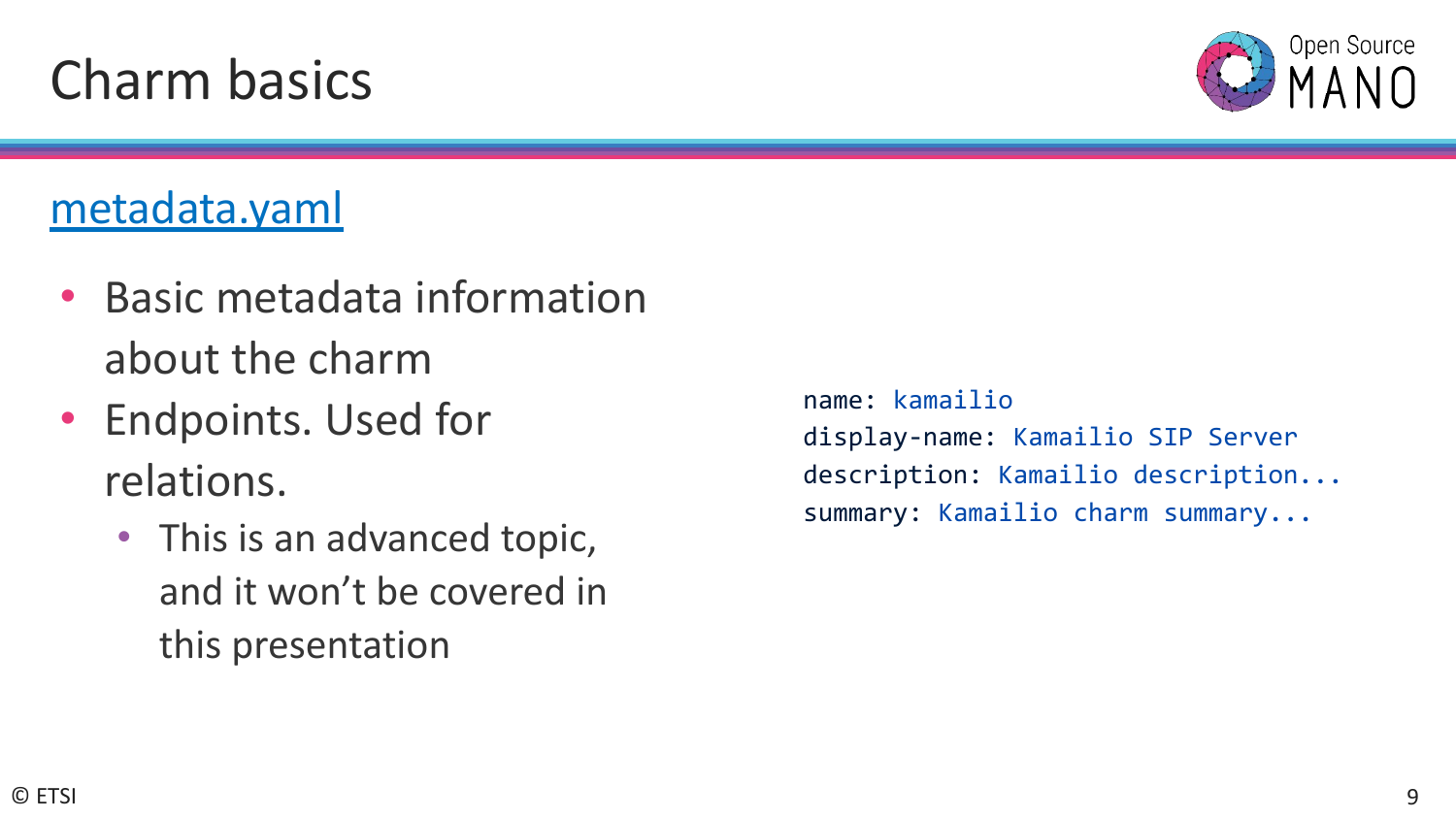[config.yaml](https://juju.is/docs/sdk/config)

• Configuration options

options: sip-domain: default: "localhost" description: Your SIP domain

[requirements.txt](https://juju.is/docs/sdk/charm-anatomy#heading--requirements-txt)

• Any python requirements for the charm to run

 $ops$  >= 1.2.0

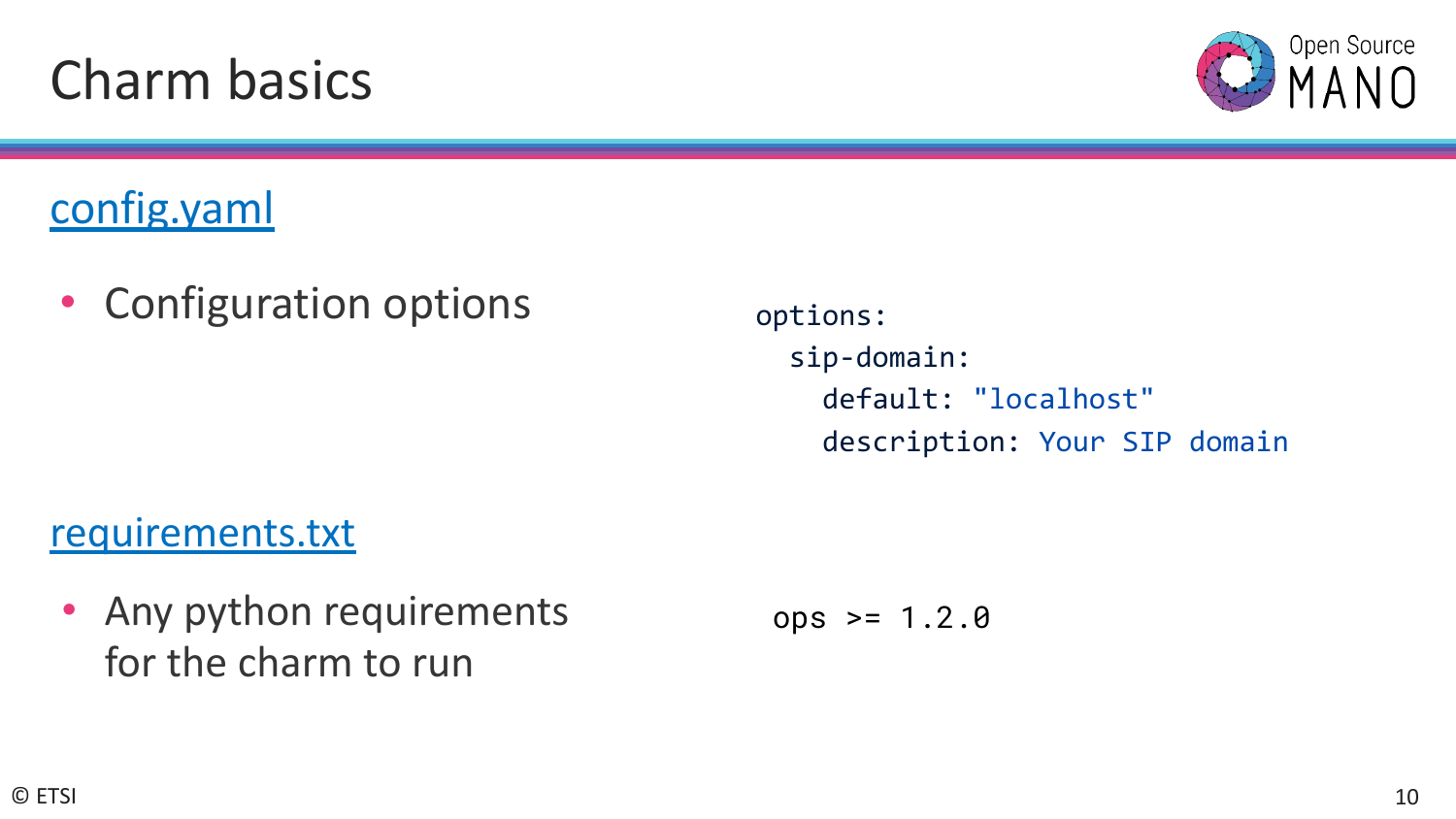## [charmcraft.yaml](https://juju.is/docs/sdk/charm-anatomy#heading--charmcraft-yaml)

- Charmcraft configuration file
- Used when building the charm
- type: "charm" bases:
	- build-on:
		- name: "ubuntu"
			- channel: "20.04"
		- run-on:
			- name: "ubuntu" channel: "20.04"



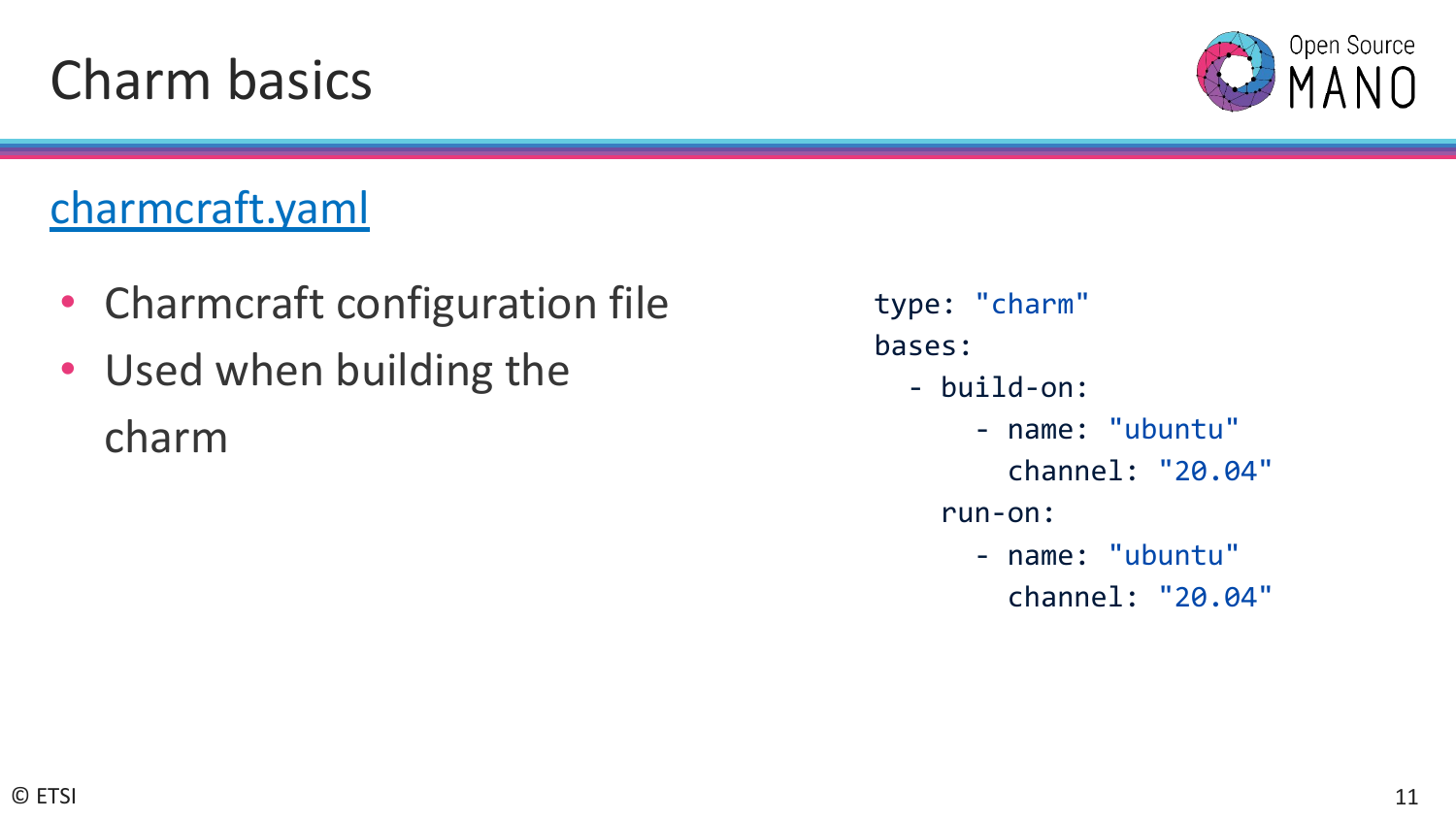

### src/charm.py

- **[Operator Framework](https://juju.is/docs/sdk/constructs) [constructs](https://juju.is/docs/sdk/constructs)**
- 2. [Core lifecycle events](https://juju.is/docs/sdk/events)
- 3. [StoredState](https://juju.is/docs/sdk/constructs#heading--stored-state)

**from** ops.charm **import** CharmBase **from** ops.framework **import** StoredState

```
class KamailioCharm(CharmBase):
     """Kamailio Charm Operator."""
```

```
stored = StoredState() # See (3.)
```

```
 def __init__(self, *args) -> None:
     super().__init__(*args)
     self.framework.observe(
        self.on.config changed,
        self. on config changed,
    ) # See (2.)self. stored.set default(sip domain=None)
```

```
 def _on_config_changed(self, event):
     self._stored.sip_domain = self.config["sip-domain"]
```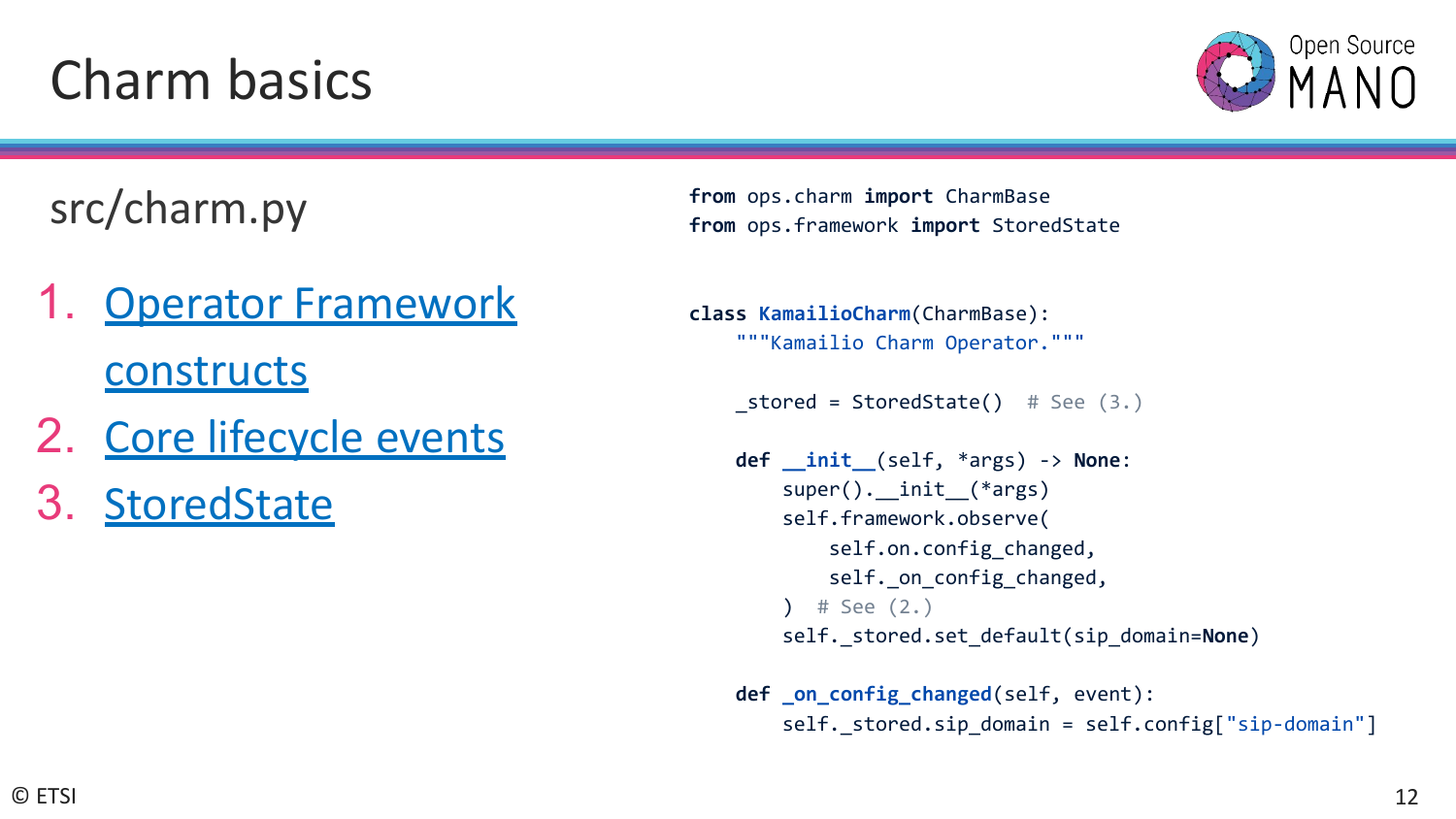### © ETSI



# K8s charms Kamailio example:



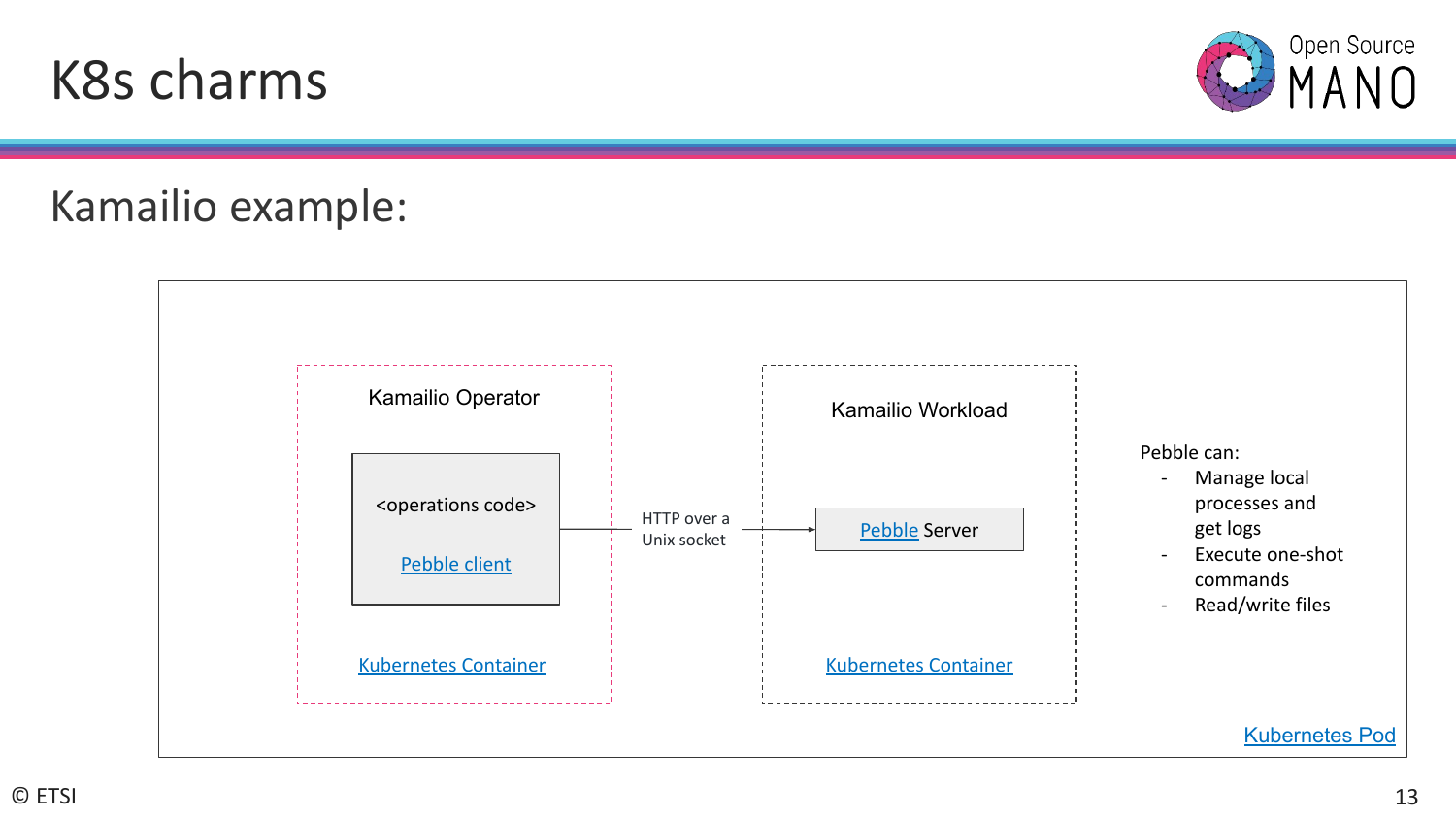## K8s charms

[metadata.yaml](https://juju.is/docs/sdk/workloads#heading--kubernetes-charms)

### Kamailio Workload [Kubernetes Container](https://kubernetes.io/docs/concepts/containers/) [Pebble](https://github.com/canonical/pebble) Server containers: kamailio: resource: kamailio-image resources: kamailio-image: type: oci-image description: OCI image for kamailio upstream-source: kamailio/kamailio:5.3.3-stretch

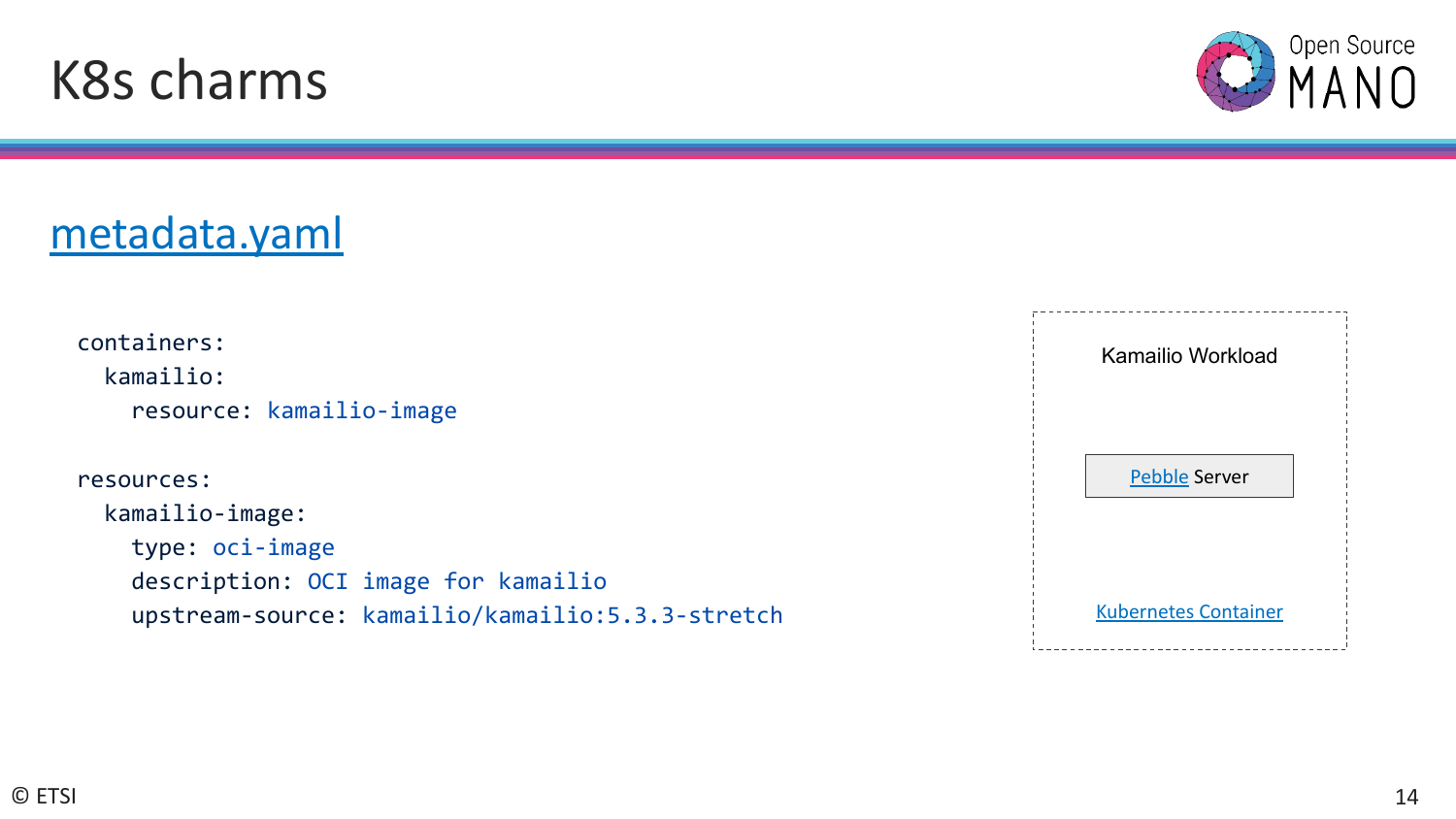### **def \_\_init\_\_**(self, \*args) -> **None**: super(). \_\_init\_(\*args) self.framework.observe( self.on.kamailio\_pebble\_ready, self.\_on\_kamailio\_pebble\_ready,  $\overline{\phantom{a}}$ **def \_on\_kamailio\_pebble\_ready**(self, event):

K8s charms

## src/charm.py: Observe the pebble-ready event

```
 # ...
```


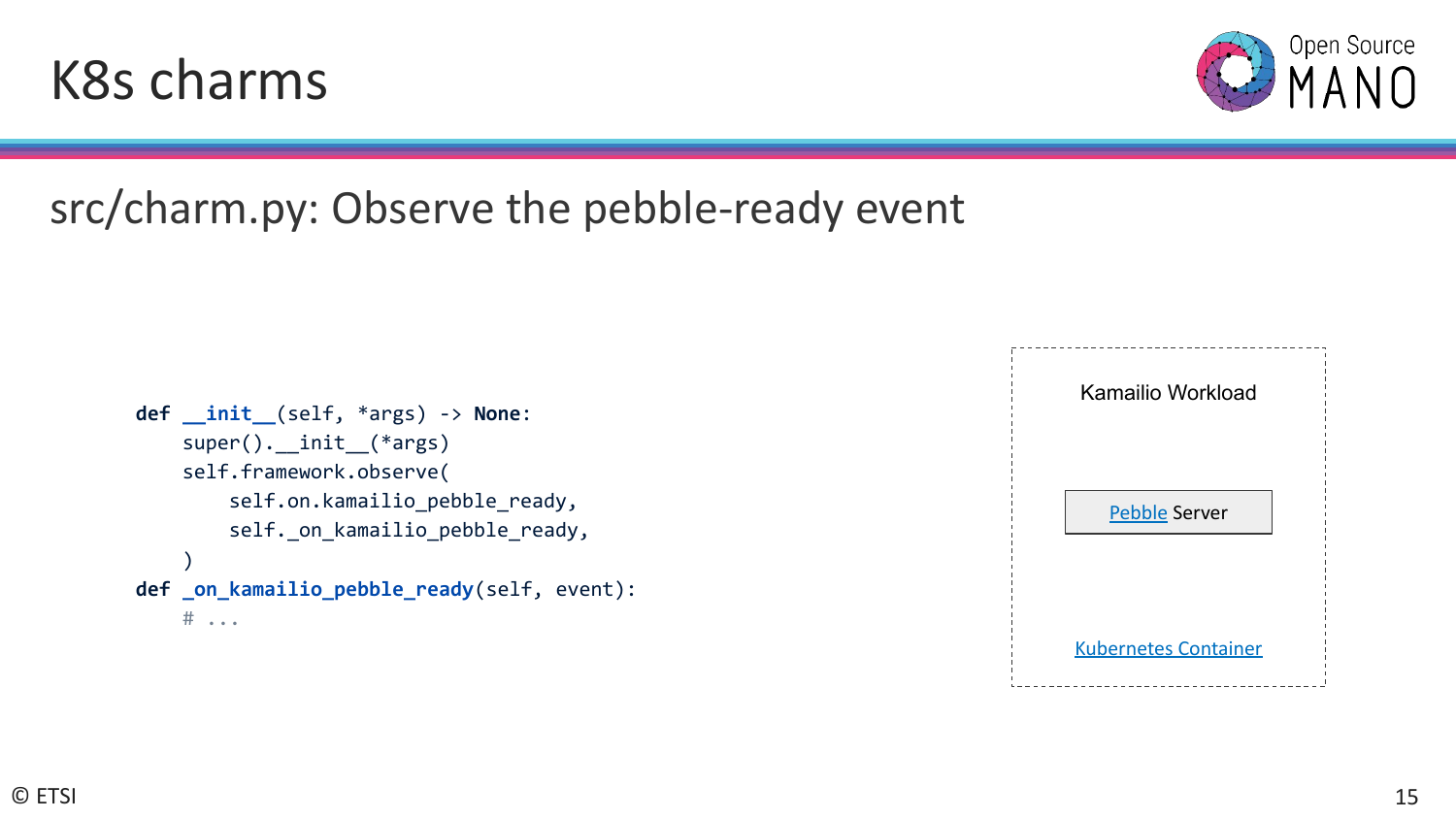## K8s charms

container.replan()

### src/charm.py: Create a service to start Kamailio

```
 # ...
    def _on_kamailio_pebble_ready(self, event):
       container = self.unit.get container("kamailio")
        container.add_layer(
            "kamailio",
\{ "summary": "kamailio layer",
                 "description": "pebble config layer for kamailio",
                "services": {
                    "kamailio": {
                        "override": "replace",
                       "summary": "kamailio",
                       "command": "kamailio -DD -E",
                       "startup": "enabled",
 }
                },
            },
            combine=True,
\overline{\phantom{a}}
```




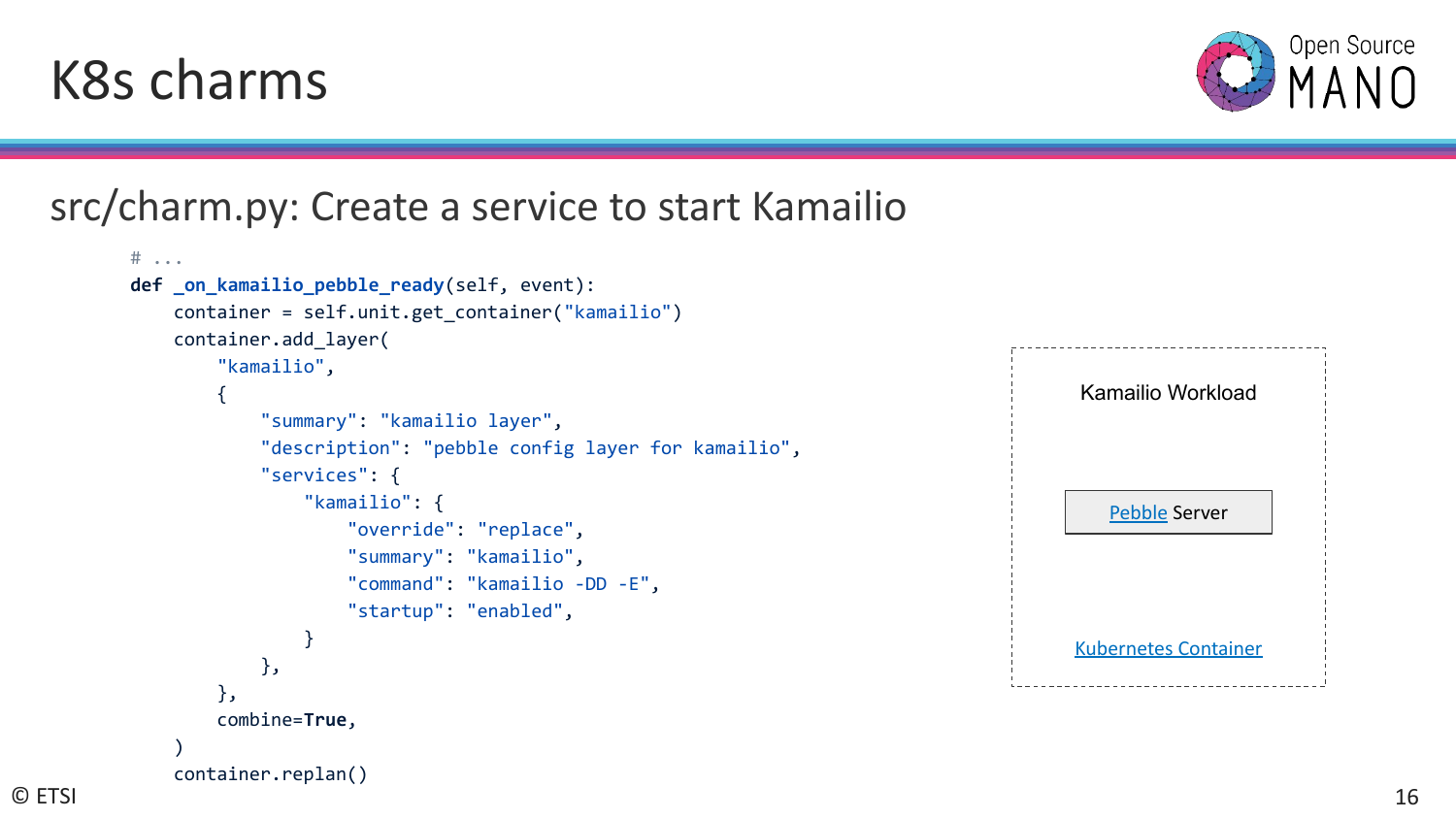# Charm actions



### [actions.yaml](https://juju.is/docs/sdk/actions)

- Actions definition
- Name of the action
- Parameters that the action accepts

restart: description: Restart Kamailio service

## Handling the action: [src/charm.py](https://juju.is/docs/sdk/actions#heading--action-handling)

**class KamailioCharm**(CharmBase):

```
 def __init__(self, *args):
        super(). init (*args)
         self.framework.observe(
             self.on.restart action,
             self. on restart action
\overline{\phantom{a}}
```
 **def \_on\_restart\_action**(self, event: ActionEvent): """Handler for the restart-action event."""

#### **try**:

```
self. restart kamailio()
    event.set results({"service restarted"})
 except Exception:
     event.fail(f"Failed restarting kamailio")
```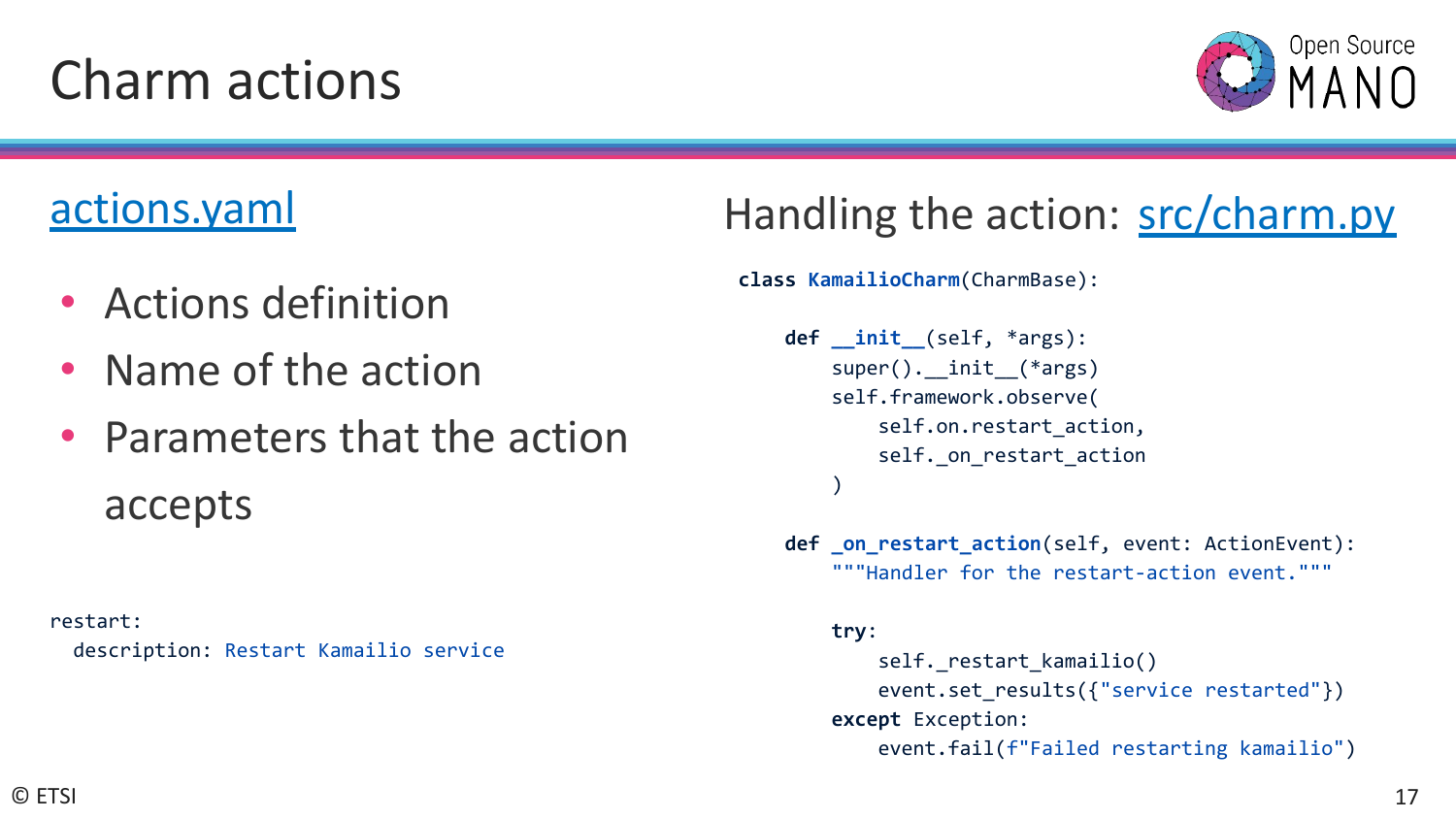

It won't be covered in this presentation.

Reference links:

- [Relations](https://juju.is/docs/sdk/relations)
- [Libraries](https://juju.is/docs/sdk/libraries)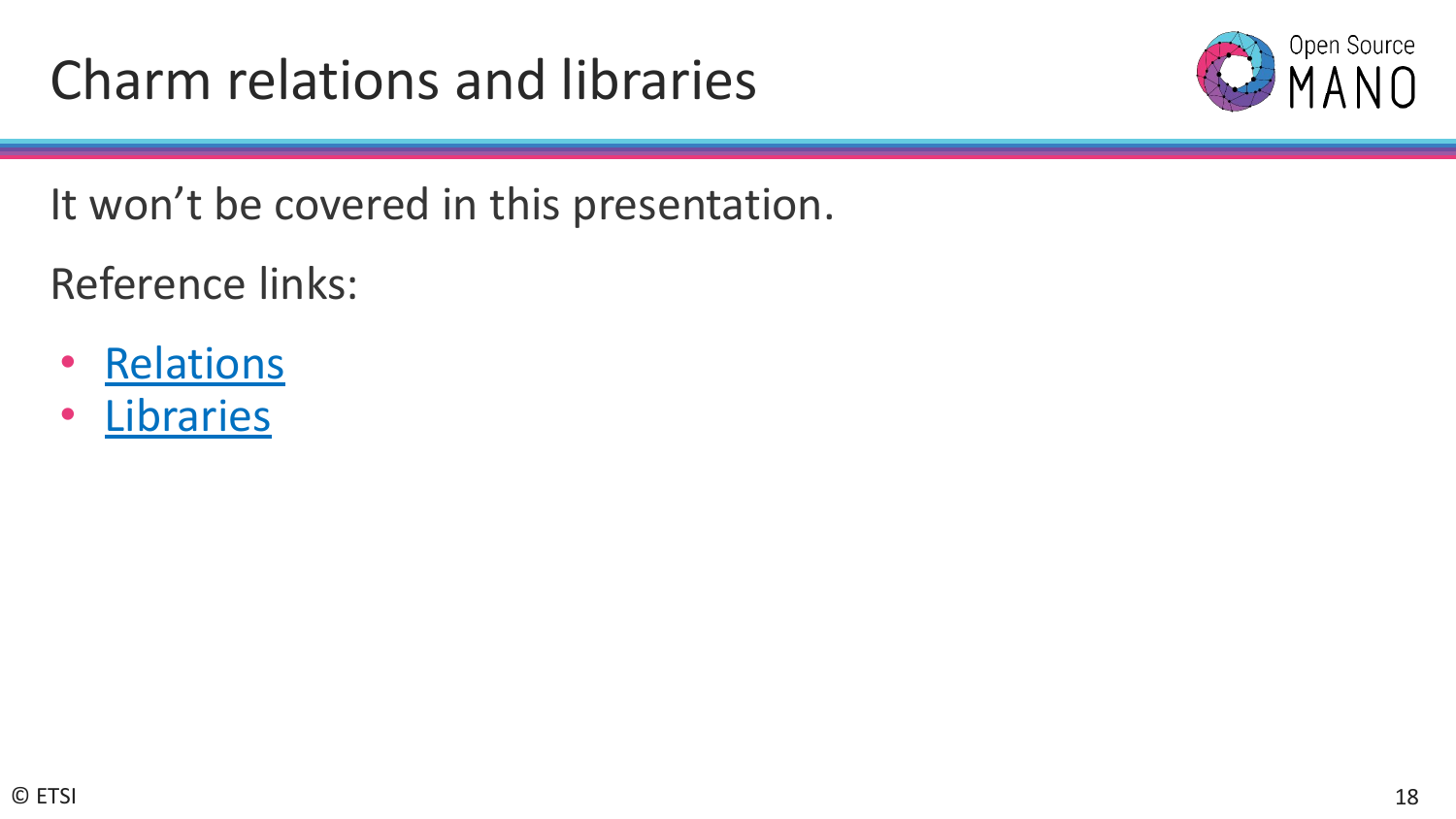## Building charms



# \$ charmcraft pack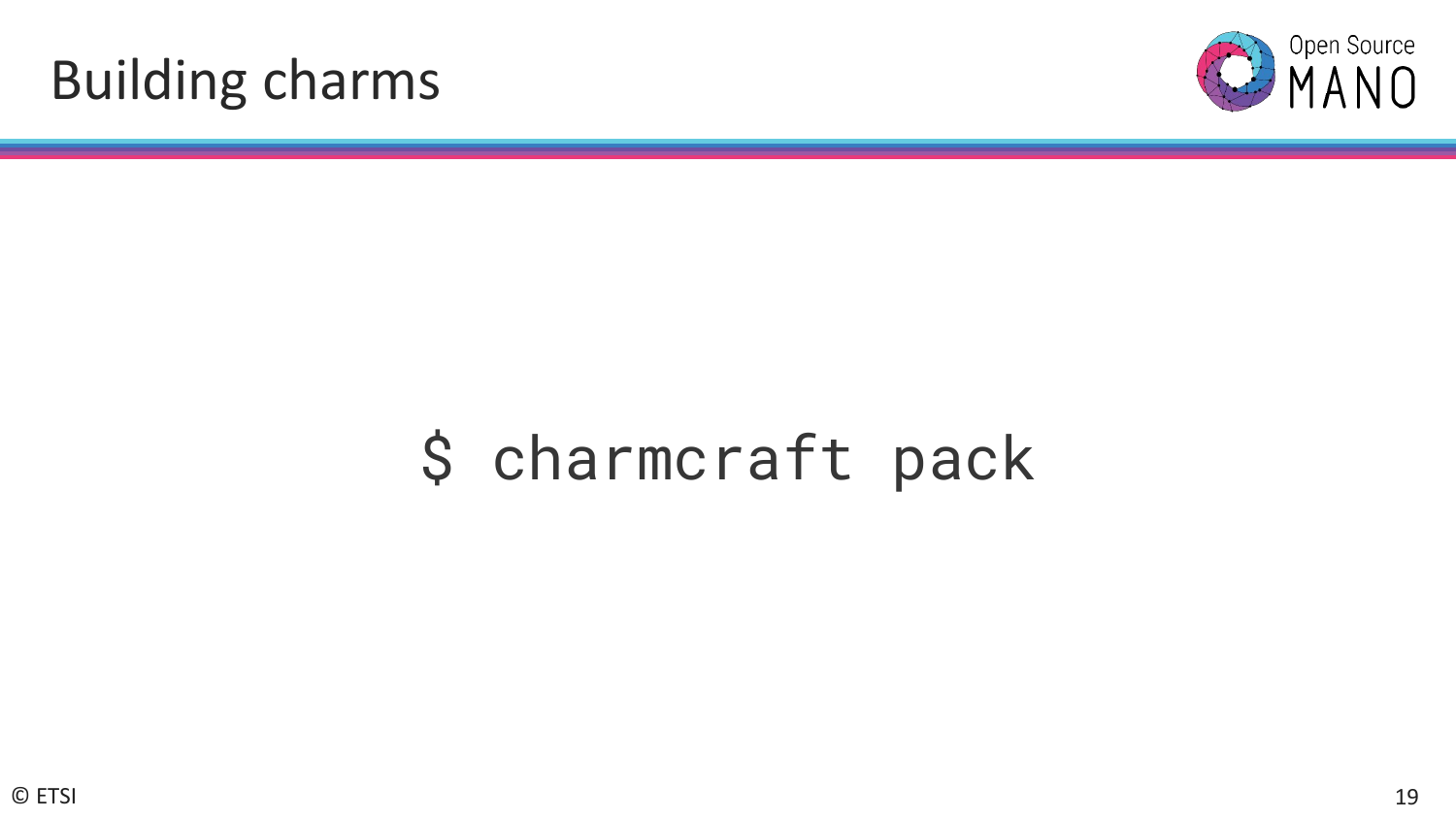## Documentation



# <https://juju.is/docs/sdk>